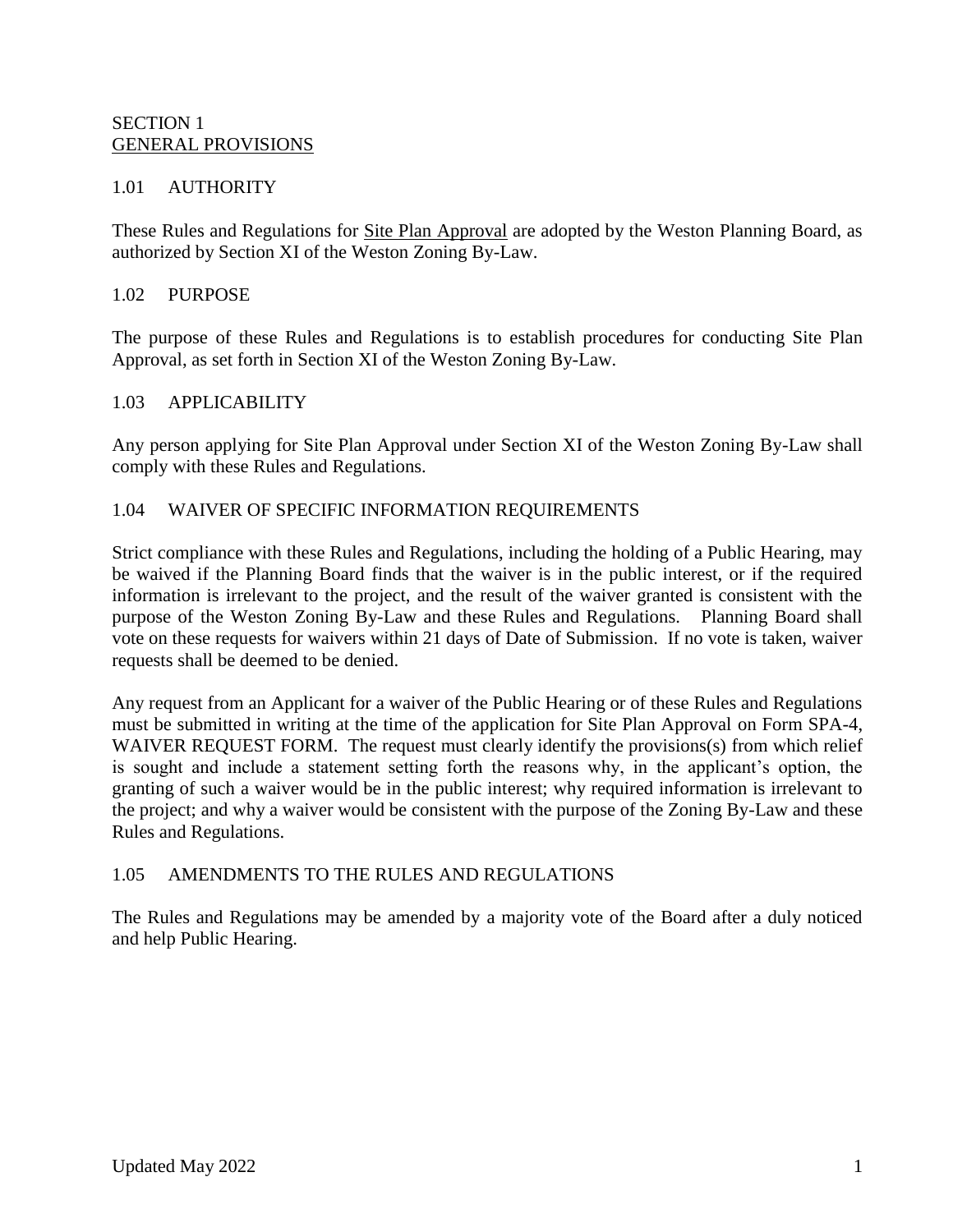### SECTION 2. FILING PROCEDURES FOR SITE PLAN APPROVAL

## 2.01 WHO MAY FILE A SUBMISSION FOR SITE PLAN APPROVAL

If the applicant is a party other than the record owner, the Application must be co-signed by all of the record owners.

### 2.02 FILING FEES

Every Submission (other than by the Town of Weston) shall be accompanied by a filing fee payable by check to the Town of Weston. The applicant should refer to the PROCESING FEE SCHEDULE at the end of these Rules and Regulations for the fee schedule. If waiver of the public hearing is requested but denied, the applicant will be required to pay the full filing fee.

A \$1400 advertising fee shall be required for any application requiring public notice under Massachusetts General Law or the Bylaws of the Town of Weston.

### 2.03 SITE PLAN APPROVAL SUBMISSION AND DATE OF SUBMISSION

- a) Submission. To initiate the Site Plan Approval process the applicant shall file an application with the Town Planner on form SPA-1, the Application for SITE PLAN APPROVAL. This application along with the supporting documentation required in these Rules and Regulations and in Section XI of the Zoning By-Law constitutes the Submission.
- b) Date of Submission. The applicant shall file or cause to be filed 7 copies of the Submission in the office of the Town Planner. The Town Planner's office shall stamp the upper right hand corner of SPA-1 with the date of receipt. The Town Planner shall thereafter have 5 business days to review the Submission for completeness. If the Submission is complete, the Town Planner shall endorse the Submission by completing the lower portion of SPA-1. The date of such endorsement shall be the Date of Submission.
- c) Incomplete Submission. If the Submission is incomplete, it will be returned to the Applicant by the Town Planner with a listing of the missing information. The filing fee is nonrefundable.
- d) The Applicant shall file a copy of SPA-1, SITE PLAN APPROVAL APPLICATION endorsed with the Date of Submission, with the Town Clerk's Office within 2 business days of the Date of Submission. Proof of receipt of the Application by the Town Clerk's Office shall be furnished on SPA-1.

#### 2.04 TRANSMITTAL OF THE SUBMISSION

The Applicant shall transmit a complete copy of the endorsed, date stamped Submission to each of the following: Board of Selectmen; Board of Health; Building Inspector; Fire Chief; Water Department; Conservation Commission; Police Chief; Town Engineer at the DPW. The Applicant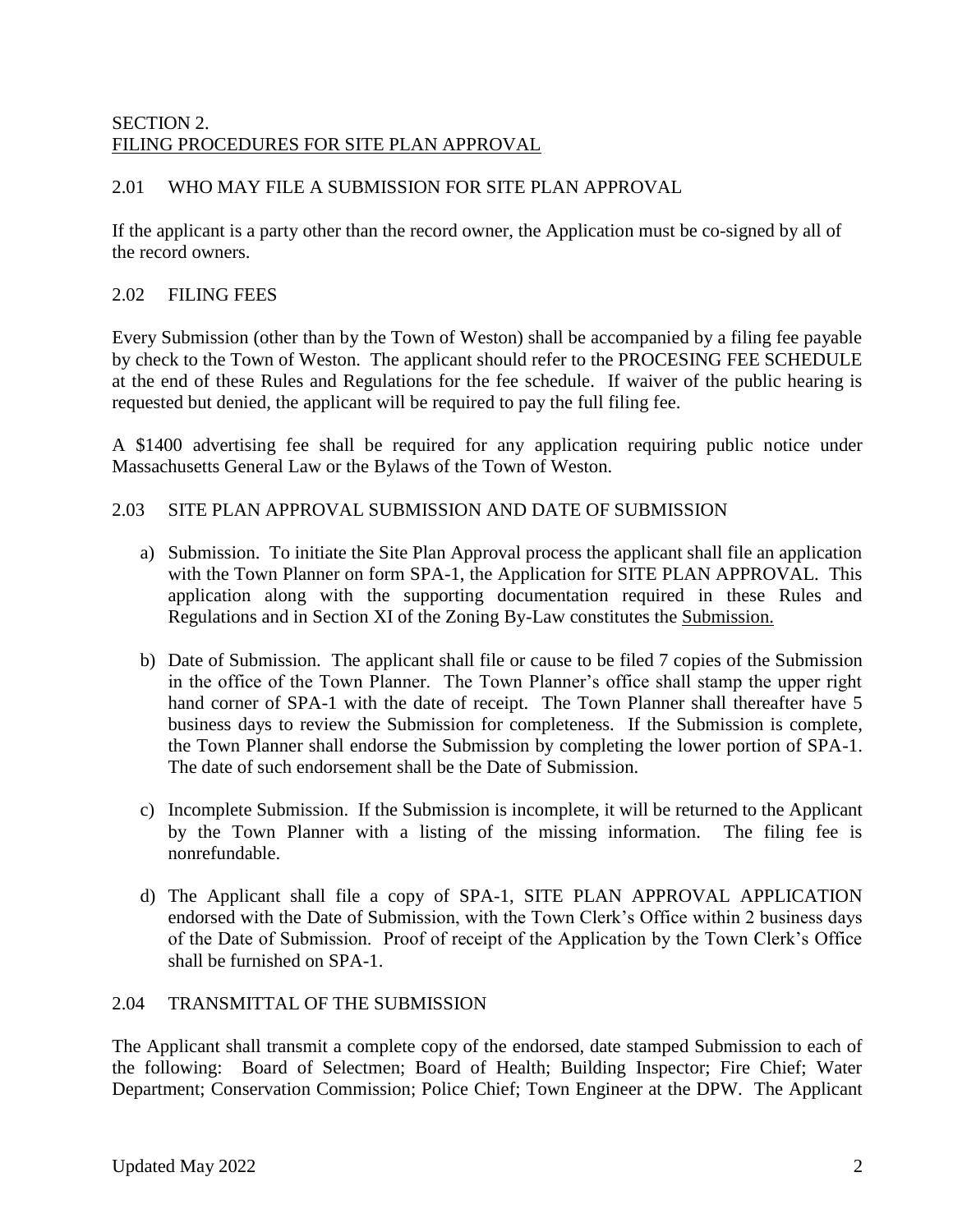shall use SPA-2, TRANSMITAL OF SITE PLAN APPROVAL SUBMISSION, as a cover sheet for the Transmittals. It is the Applicant's responsibility to furnish proof of receipt of the transmittal on SPA-3, PROOF OF TRANSMITTAL FORM. The completed signature form must be returned to the Town Planner not later than 3 business days after the Date of Submission. Failure to return SPA-3 in the prescribed time will cause the Submission to be considered incomplete, and it will be returned to the Applicant.

### 2.05 CERTIFIED ABUTTERS LIST

A list of abutters and abutters to abutters with 300' including their postal addresses that are "parties in interest" (as defined by M.G.L. C.40A) taken from the most recent tax list of the Town, shall be certified by the Assessors Office and included in the Submission on SPA-5, CERTIFIED ABUTTERS LIST FORM.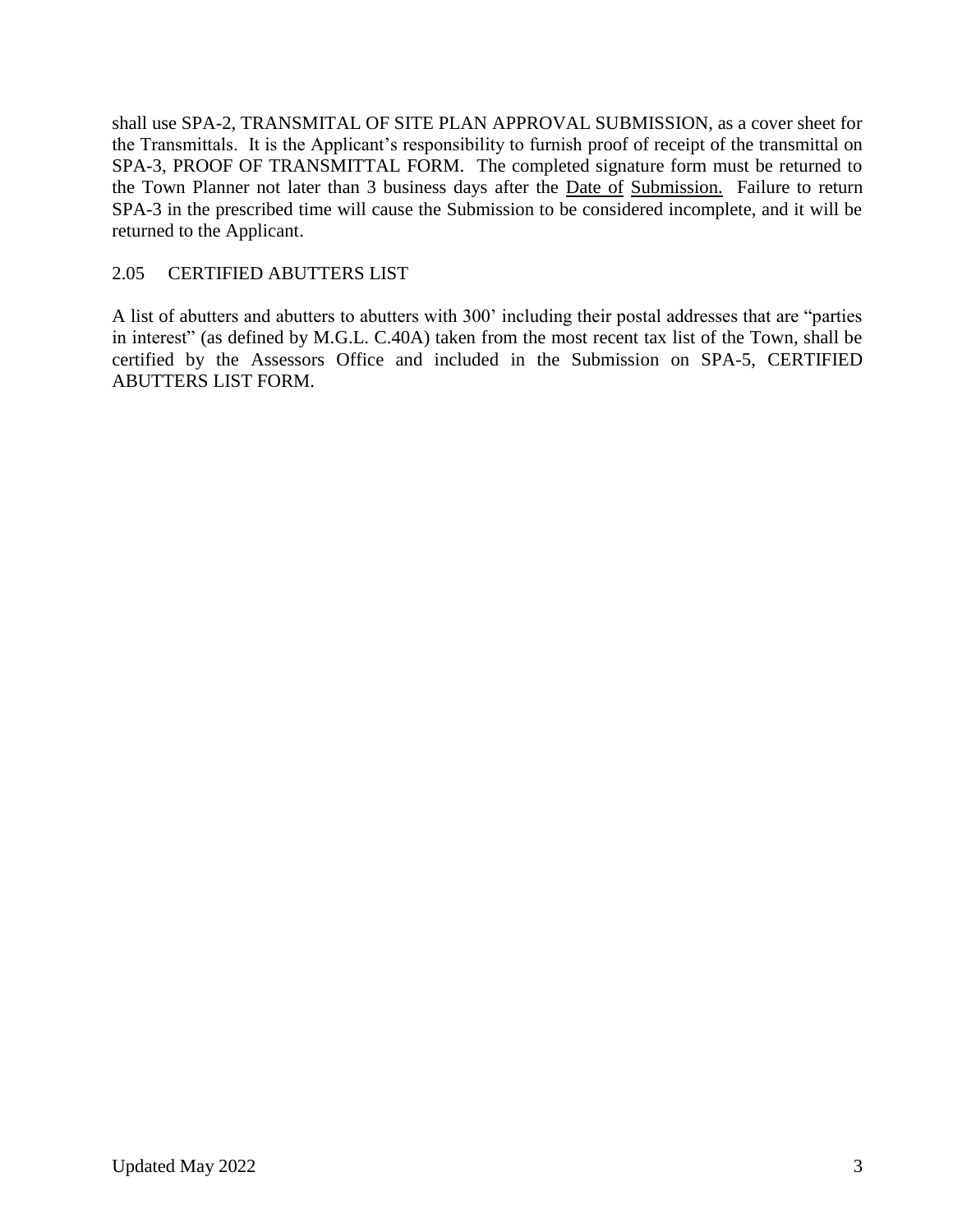#### SECTION 3 FORM OF PLANS

#### 3.01 SHEET SIZE

All plans shall be drawn on sheets 24"x36". One set of 24"x36" reproducible plans and seven sets of half scale prints shall be submitted to the Town Planner as part of the Submission. Transmittals to other Boards, etc., shall include full size drawings.

#### 3.02 PROFESSIONAL CERTIFICATION

All plans shall be prepared, as appropriate, by a Registered Architect, Landscape Architect, Registered Land Surveyor or Registered Professional Engineer unless this requirement is waived by the Planning Board.

#### 3.03 FORMS OF PLANS

Plans shall be legibly drawn, be fully detailed and demonstrate the intentions of the Applicant. Plans shall be drawn at a standard scale and so stated. All plan sheets shall be consecutively numbered e.g. 1 of 5, 2 of 5, etc. All plans shall have an appropriate title block, north arrow, scale and legend identifying any representative symbols used. All plans shall be dated and bear the name and address of the owner of record, the project name, the applicant, and professional seal where applicable.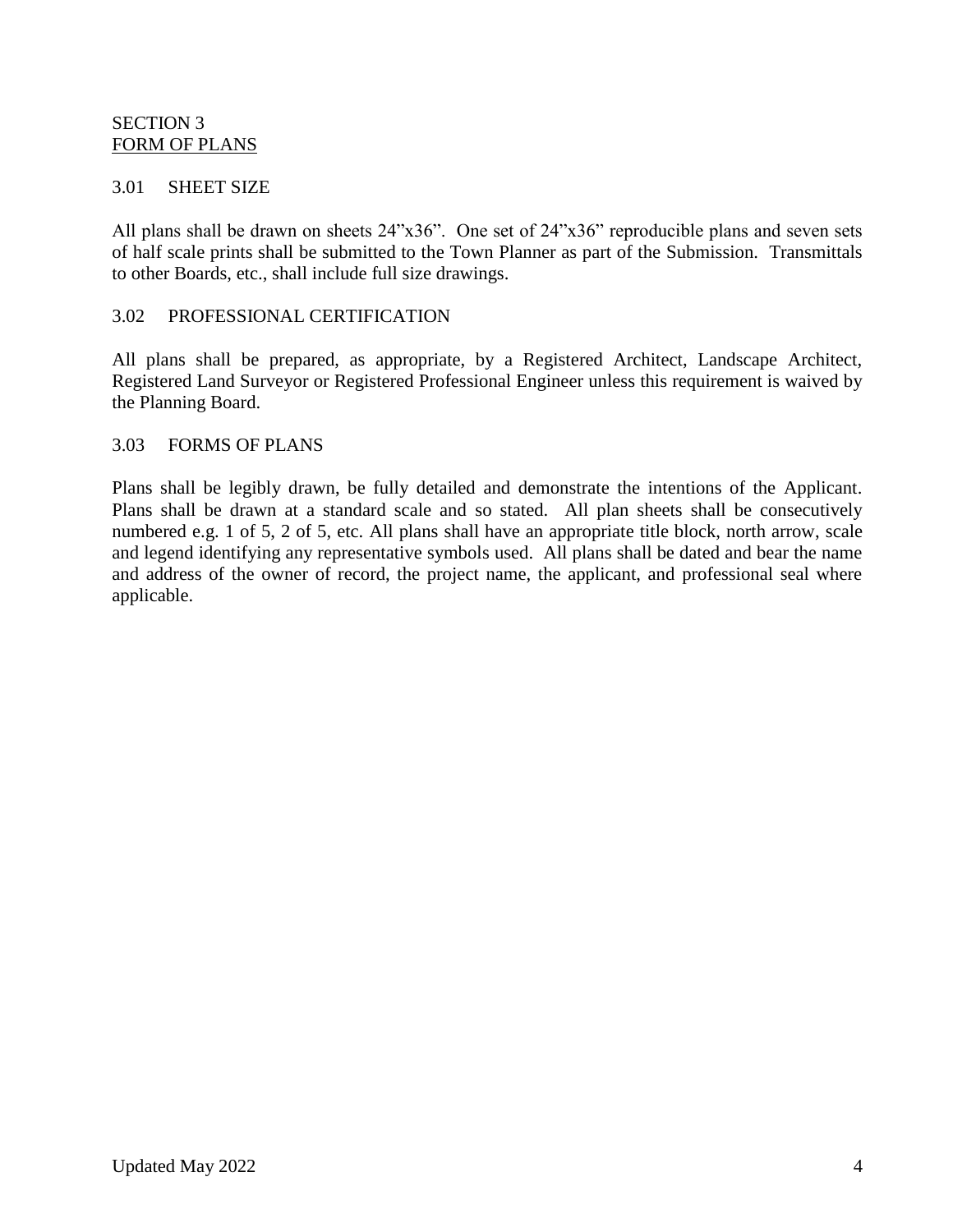#### SECTION 4 CONTENT OF THE SUBMISSION

#### 4.01 GENERAL

The information submitted by an applicant shall include data and analyses which are pertinent to the Standards and Criteria set forth in the Weston Zoning By-Laws, Section XI, Subsection H. At a minimum, a Submission shall contain the following items.

#### 4.02 LIST OF ALL ITEMS SUBMITTED

The Submission shall include a separate sheet titled "List of Items Submitted" which shall number and identify each document, plan, drawing or other item that is submitted by the Applicant as part of the Submission. Any item that is added to the Submission during the course of the site plan approval process shall be added to the List by the Applicant.

#### 4.03 LOCATION

A separate locus map at 1"=300 ft. shall show the location of the site showing details similar to that shown on the Assessor's Maps, within a minimum radius of 500' of the site. A separate abutters map at 1"-100 ft. shall show the total of abutters' and next abutters' land with structures, driveways, watercourses, roadways, easements and rights of way.

#### 4.04 GENERAL SITE CHARACTERISTICS

The plans shall show all existing lot lines and boundaries on the site and those of any abutting properties to the site owned by the same owner (s), present and proposed easements; rights of way; covenants; restrictions; and agreements on the development parcel.

The size of the development parcel area shall be stated in acres or square feet.

All zoning district boundaries shall be specified including any overlay districts on or within 500 ft. of the perimeter of the site. The Applicant shall provide copies of all variances, special permits and dates of issue by other Town Boards or Federal Agencies, and a list of any variance, permit or special permit required to begin the proposed work.

The plans shall show the area of the parcel within the Weston Wetlands and Floodplain Protection District with base elevations.

The plans shall show the location and type of trails, recreation areas, scenic views, historic structures and buildings, stone walls and written description/plans for their preservation.

#### 4.05 NATURAL SITE CHARACTERISTICS

The plans shall show existing and proposed topography at two (2) foot contour intervals (all elevations shall refer to the National Geodetic Vertical Datum of 1929).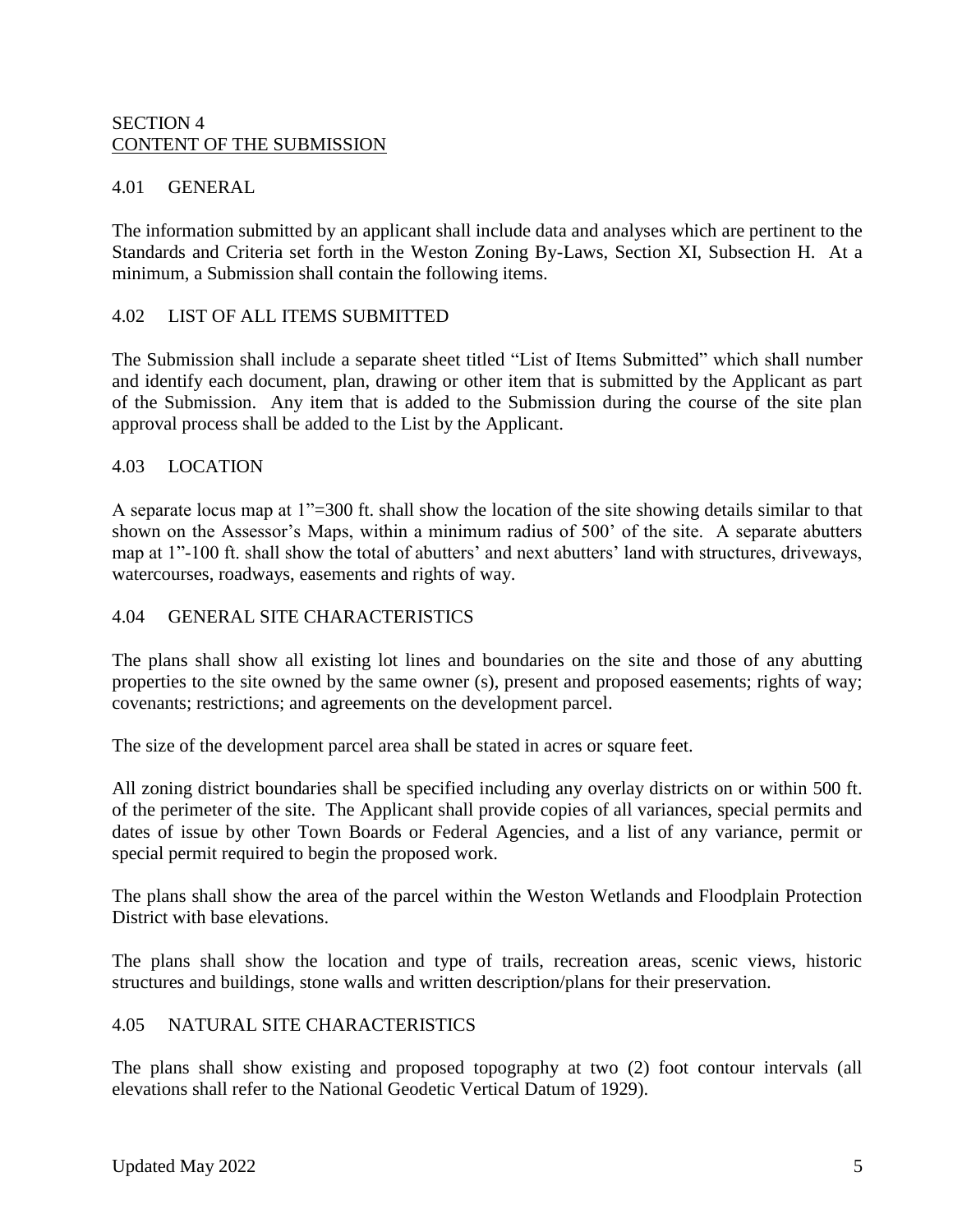The plans shall show location of water resources including ponds, lakes, brooks, intermittent streams, vernal ponds, streams, flood plains and all proposed changes to these features.

The plans shall show all wetlands and wetland buffer area boundaries subject to the provisions of the "Wetlands Protection Act " M.G.L. C.131, Section 40.

#### 4.06 USE DESCRIPTION

The applicant shall provide a detailed written description of the existing and proposed use. General description such as "business use" or "medical use" are not acceptable. The use description must identify the specific type(s) of activities currently existing and proposed to be conducted on the site.

The statement shall include occupancy information for existing and proposed uses including the total and maximum number of employees on site at one time with size of shifts; maximum seating or service capacity; total occupancy including residents, clients, and service providers on site.

#### 4.07 SITE IMPROVEMENTS

A table shall show the dimensional requirements (maximum-minimum) of the zoning district and pre-and post-development site characteristics including square feet and percentage of land; of open space, undisturbed open space, wetlands, floodplain, developable site area, footprint of structures, and paved areas; front yard; side yard; rear yard; any buffers; building height; floor to lot ratio; amount of impervious cover; number of parking spaces (including handicapped and compact car space) with supporting calculations;

The following shall be shown on the plans:

The existing conditions on the development parcel shall be shown; such as, the location of any existing septic systems, cesspools, leaching fields and wells on or within 500 feet of the development parcel. The final disposition of any existing building or structure, whether it is to remain, be altered or removed, shall be shown.

The location of all proposed buildings, structures, and improvements within the development parcel shall be shown with all exterior entrances and all anticipated future additions and alterations.

All required setbacks for buildings and structures, parking and loading facilities shall be shown with dimensions on the plan to demonstrate compliance with zoning requirements.

Parking spaces must be located and identified as either standard size, or handicapped spaces. The location of any signs intended for identification of handicapped spaces must be shown. Pavement markings must be shown.

Proposed parking structures must contain the above information as well as: dimensions of the structures; means of ingress and egress; internal traffic circulation; lighting and access to the principal structure.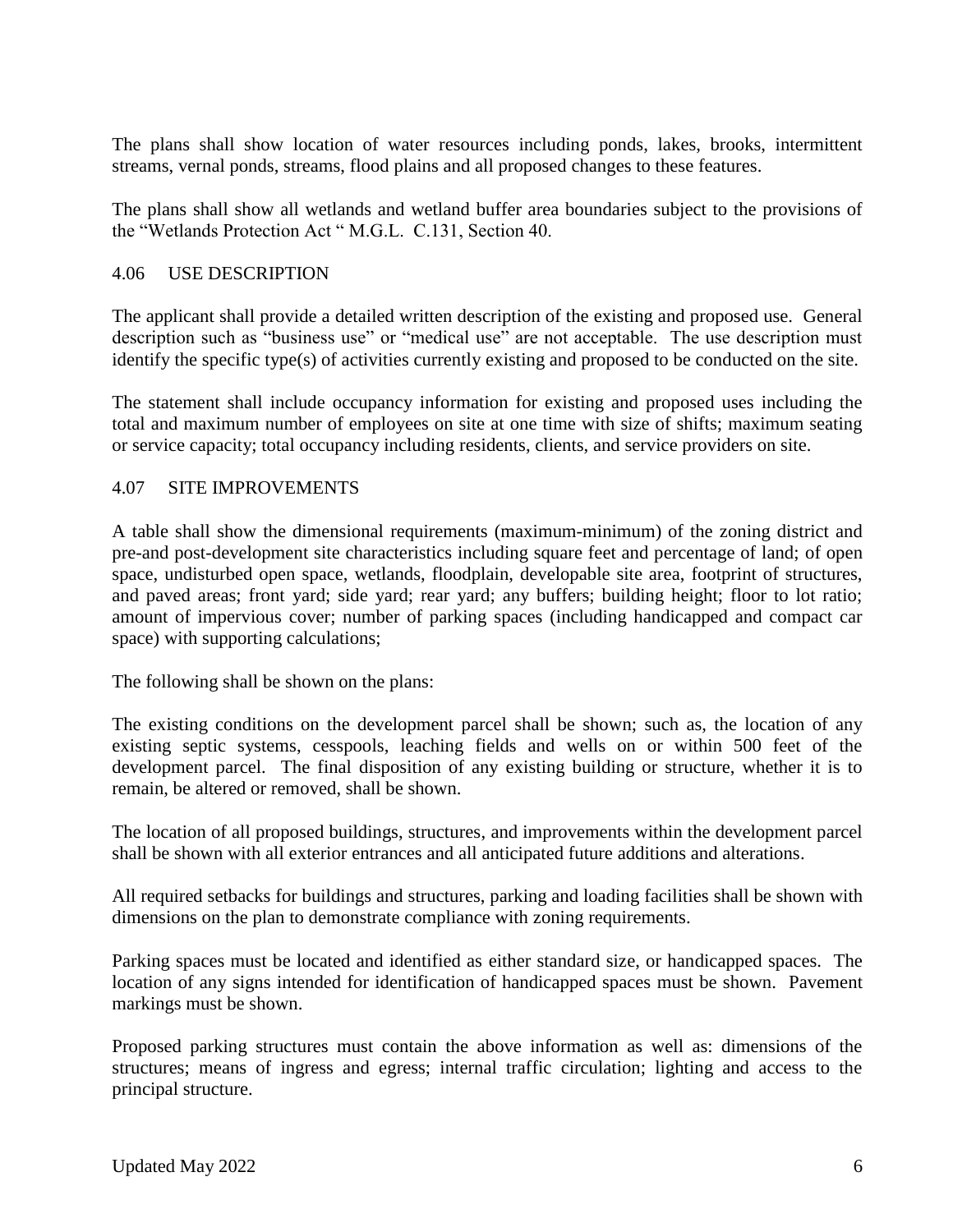All driveway entrances shall be shown with dimensions; and sight distances at the driveway intersection shall be provided. The weight, turning radius length and height of the largest truck expected to use the site shall be noted. All the driveways and entrances must be designed to accommodate trucks as well as fire apparatus which must be able to maneuver freely. Service areas, truck loading areas and utility buildings shall be shown.

Provisions for emergency access must be shown.

The location of all present and proposed public and private ways sidewalks (including construction material to be used), ramps, paths, and curbs must be shown.

The plans shall show areas intended for outdoor storage (open) with dimensions and screening. Traffic flow patterns within the site and off site must be shown and curb cuts and intersections within 500 feet of the property line.

#### 4.08 SITE UTILITIES

Drainage and Erosion: The storm drainage system must be shown and described including existing and proposed drain lines, culverts, catch basins, headwalls, manholes and drainage swales; storm water runoff calculations; measures to prevent the pollution of surface or groundwater, or the erosion of soil during and after construction; calculations for and measures proposed to prevent or control increases in the rate of off-site runoff; calculations for 100 year flood levels during and after construction.

Location and type of all other present and proposed utility systems shall be shown including but not limited to sewage disposal, electric, gas, water, telephone and cable.

Location of any underground storage tanks for fuel or other chemical storage shall be shown including tank type, capacity, age and condition.

#### 4.09 WASTE DISPOSAL

Location, type and screening details for all waste disposal containers shall be shown including type and composition of solid waste and any hazardous wastes with estimated amounts; and operational plans and facilities for solid waste disposal.

The location of the area which is capable of supporting on site sewage disposal from the proposed project shall be shown. Design, operating and maintenance details of the proposed disposal facility shall be explained.

#### 4.10 EARTH REMOVAL/FILL

Indicate areas where earth removal, blasting, or filling is proposed and the approximate volume in cubic yards, along with the rationale for proposed removal of vegetation, threes, soil and for any grade change.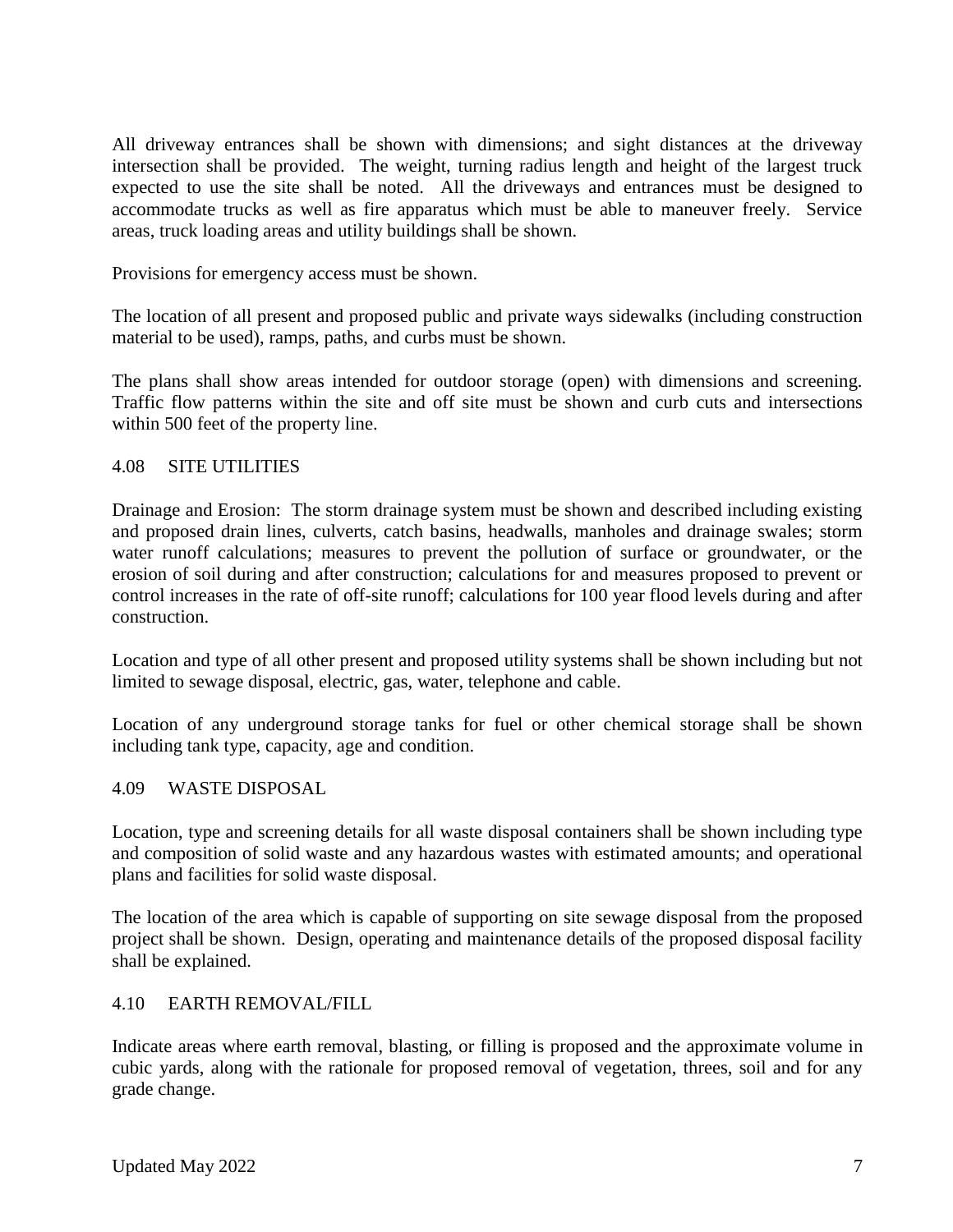Precise calculations for determining the total amount of earth removal or fill will only be required when the development will require earth materials to be obtained or removed off site. If the amount is over 30 cubic yards, a removal/fill schedule will be required which shows size of trucks, gross vehicle weight, estimated number of trips per day for each vehicle, travel routes to be taken, and hours of operation, and certification that fill is free of hazardous materials.

### 4.11 LIGHT, SHADOW, SOUND, ODORS

The proposed location, height, intensity and bulb type (e.g., fluorescent, sodium incandescent) of all external lighting fixtures shall be shown including the direction of illumination and methods to eliminate glare onto adjoining properties; and post development shadow on abutting properties. Calculations and descriptions of construction noise during and after construction shall be provided and a description and explanation of any potential odors during construction and thereafter.

#### 4.12 SIGNS

The location, height, size, material and design of all proposed signages shall be shown including demonstration of compliance with Zoning By-Law.

#### 4.13 DESIGN AND LANDSCAPE

Elevation plans shall be provided at a scale of 1/8 inch= 1 foot for all exterior facades of the proposed structure and/or existing facades, plus additions(s), showing design features and indicating the type of material to be used. A landscaping plan shall be provided showing all existing natural features, trees proposed for removal over six inches caliper (measured twelve inches over the soil line), area of forest cover including description of type, height, and density, and all proposed changes to these features including size, and type of plant material.

#### 4.14 TRAFFIC STUDY

The Traffic Study Area will be defined by the Planning Board to include all Intersections and roads within 500' of the development site, as well as all intersections and roads potentially impacted by the proposed development. A detailed traffic study will evaluate the traffic before development, during development (including any phased development stages), and post development. The traffic study shall include: present and projected number of vehicle trips by vehicle type; i.e. passenger car, delivery truck, employee vehicle, public transit, etc. estimated daily A.M. and P.M. peak hour traffic levels; accident records for five years in the traffic study area including nature of accident and time of day; the proposed traffic flow pattern including vehicular movements at all intersections likely to be affected by the proposed use of the site; the impact of this traffic upon existing abutting public ways in relation to existing road capacities before, during, and after development; the adequacy of vehicular queuing storage at the site entrance; and transportation management system plans and traffic mitigation measures that are consonant with Town character and acceptable to the Planning Board. The traffic study area shall be defined by the Planning Board. The traffic study should take into account any proposed projects or road improvements that are being considered by local, state, or other agencies that may affect the proposed traffic projections.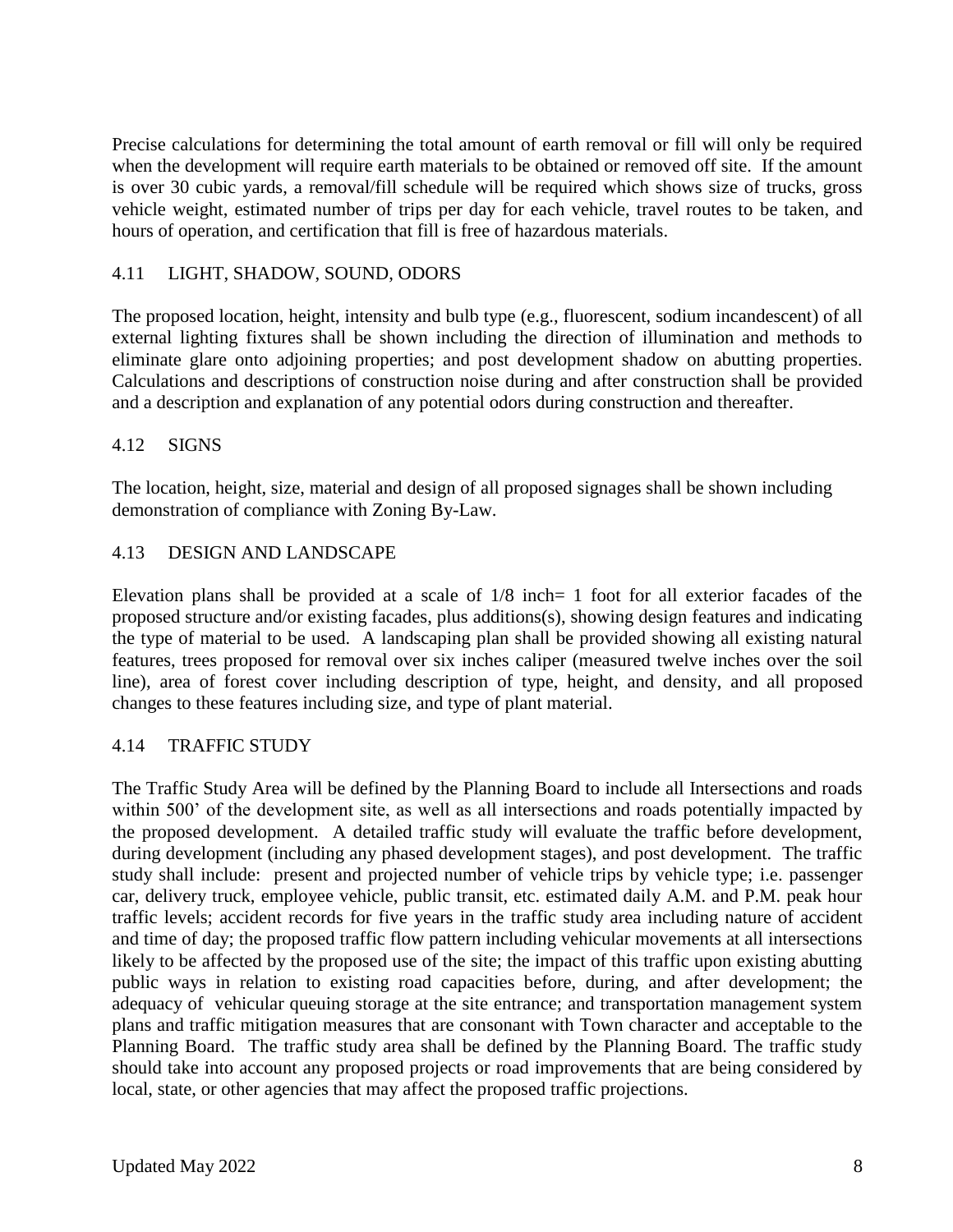### 4.15 IMPACT AND MITIGATION

Analysis shall be provided of impacts during construction including days and hours of operation; provisions for employee and equipment parking; traffic, noise, dust vibration; impacts on wildlife habitats; demand for and effects on character of the community. Any proposed mitigation of negative impacts shall be provided and shall be consistent with the Standards and Criteria set forth in Section XI, Subsection H. of the Weston Zoning By-Law.

### 4.16 ADDITIONAL INFORMATION

The Applicant may submit whatever additional information he/she feels is necessary to inform the Board about the proposed development including legal opinions, copies of deeds, historical data, studies and reports.

The Board is empowered by the Zoning By-Law to require additional information in addition to that specifically required by these Rules and Regulations if it finds that such information is necessary to properly act upon the Submission and is pertinent to the Standards and Criteria set forth in the Weston Zoning By-Law, Section XI, Subsection H.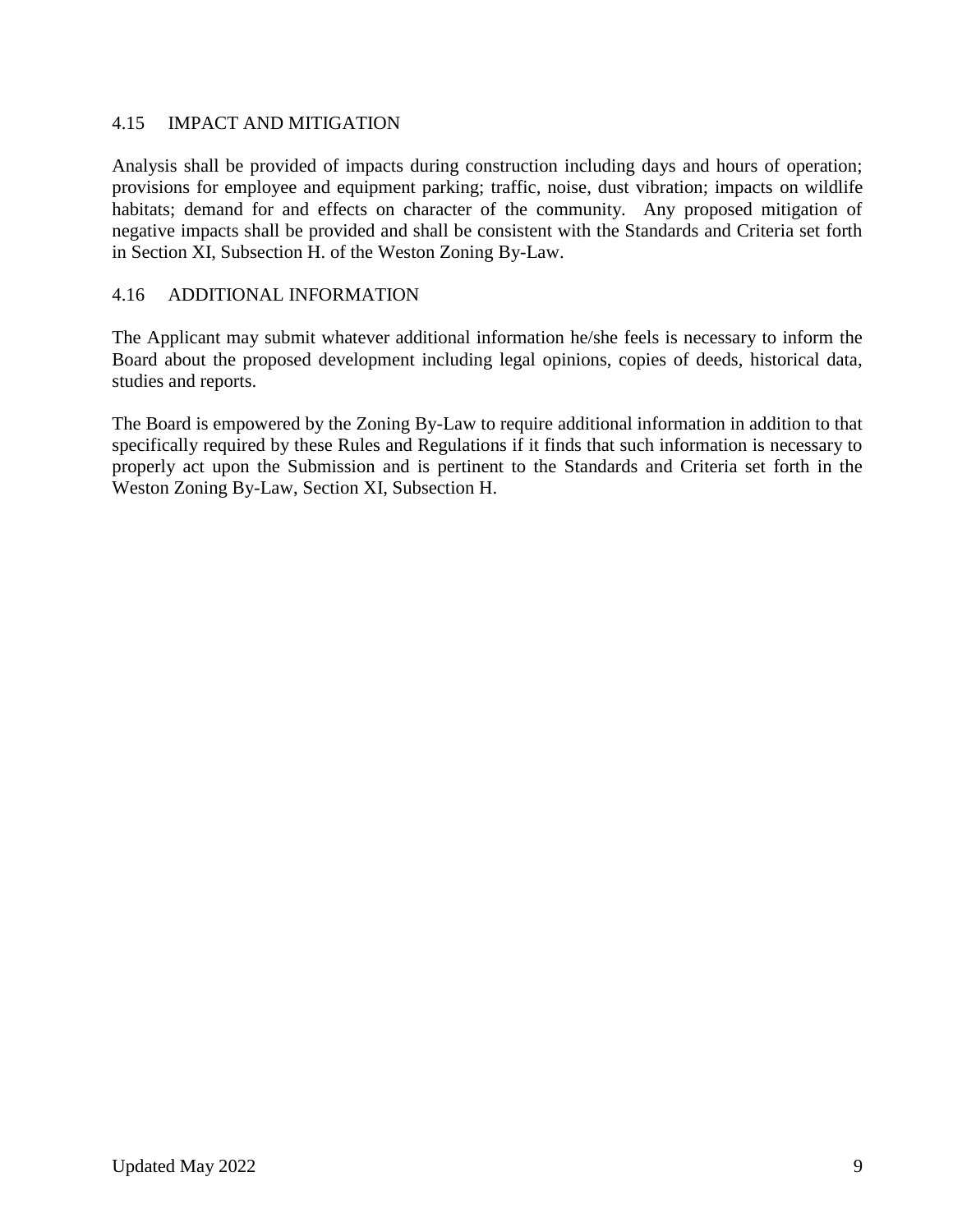### SECTION 5 SITE WALK AND PUBLIC HEARING INFORMATION

#### 5.01 Site walk and Public Hearing Information

A minimum of one site walk with Planning Board members and interested citizens may be held prior to the public hearing.

The Applicant and his/her engineer shall be present at the site walk and prepared to explain the proposal. The development site shall be staked and flagged prior to the site walk according to subdivision flagging requirements and such other flagging as required by the Board or directed by the Planning Board.

The Planning Board will set the date and time for a site walk at the development parcel, and the date, time and place for a public hearing on the proposal. The public hearing shall be held within 45 days of the Date of Submission or 65 days if a Special Permit is required subsequent to Site Plan Approval. An extension of time may be granted if it is mutually agreed to by the Applicant and Board and filed with the Town Clerk by the Planning Board on SPA-6 EXTENSION AGREEMENT FORM-HEARING.

The applicant Planning Board shall notify abutters within 300' as defined by the Town Assessor and Boards/Commissioners listed on SPA-3 of the site walk and public hearing. Notification shall be made by mail sent at least fourteen days prior to the public hearing.

Failure to properly notify the parties in interest may cause the Board to invalidate the site walk and public hearing.

At the hearing, an applicant may appear on his/her behalf or be represented by an agent to present the Submission to the Board and to the public.

### 5.01 DELIBERATION AND VOTE

For those projects that do not require a subsequent Special Permit, the Board shall make a decision within 120 days of the Date of Submission. For those projects that require a subsequent Special Permit, the Board shall make a decision within 90 days after the close of the public hearing. However, the time period within which final action shall be taken may be extended to a date agreed to by the Applicant and the Board. The extension for a decision shall be filed by the Planning Board with the Town Clerk on SPA-7, EXTENSION AGREEMENT-DECISION FORM.

A majority vote of the Planning Board shall be necessary to grant Site Plan Approval. The Board will within 14 days of making its vote shall file its decision with the Town Clerk and hand deliver or send a copy to the Applicant by certified mail. Notice of the decision shall be sent as required by MGLC.40A Section 9 to other parties in interest and to other parties that in writing request a copy.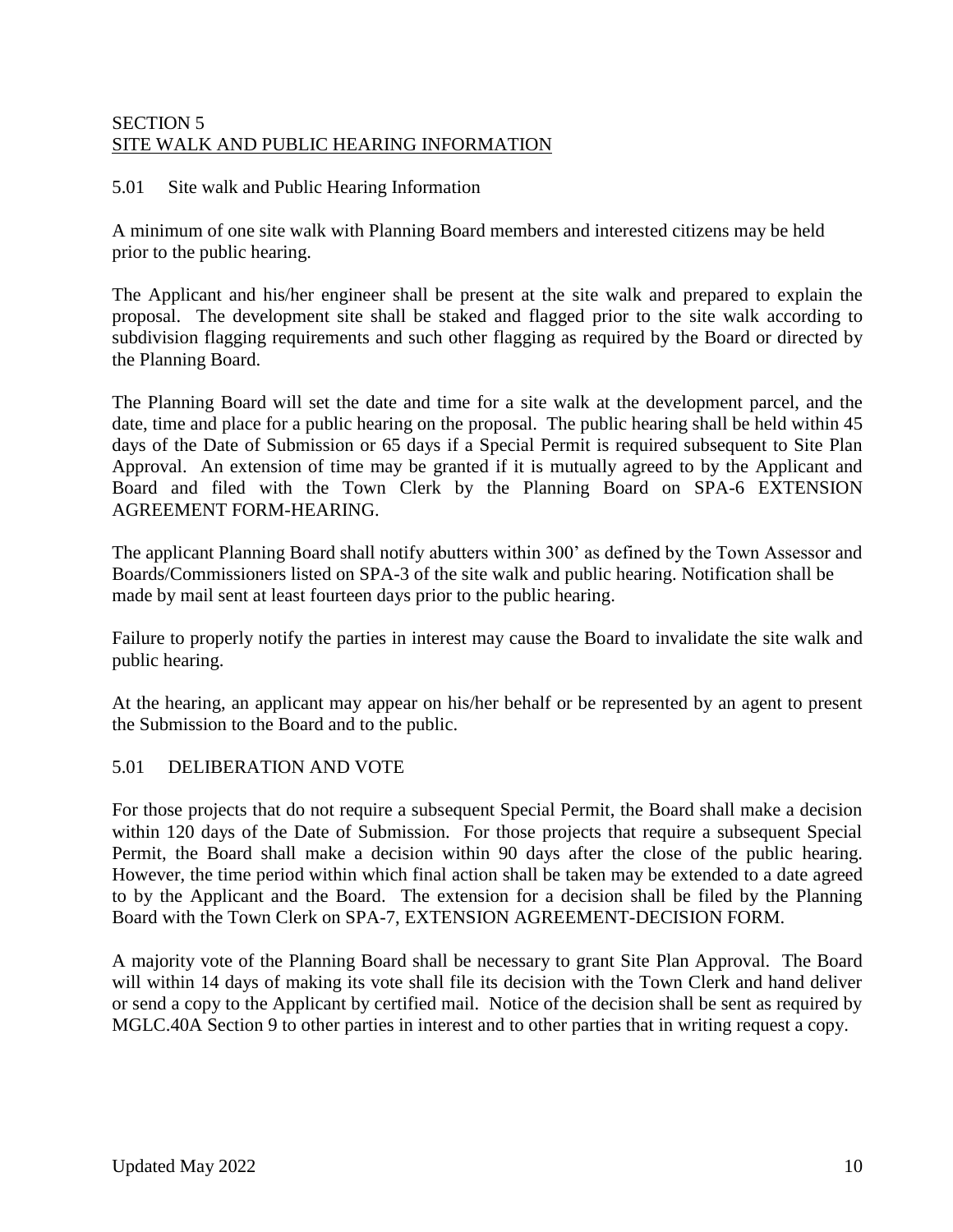# FEE PROCESSING SCHEDULE

| Type of Project      | Description                                            | Fee                             |
|----------------------|--------------------------------------------------------|---------------------------------|
| 1. Major Project     | Project over 1,000 gross<br>square feet or comparable. | \$2,500                         |
| 2. Mid-Range Project | Project 1,000 gross<br>square feet or comparable.      | \$1,000                         |
| 3. Residential       | Cluster, Multifamily,<br>Long Term Care                | $$1,000+$<br>\$15/Dwelling Unit |
| 4. Minor Project     | Project temporary or<br>Seasonal                       | \$150                           |
|                      | Project where public hearing is<br>waived              | \$150                           |
|                      | Project with minimal impact                            | \$150                           |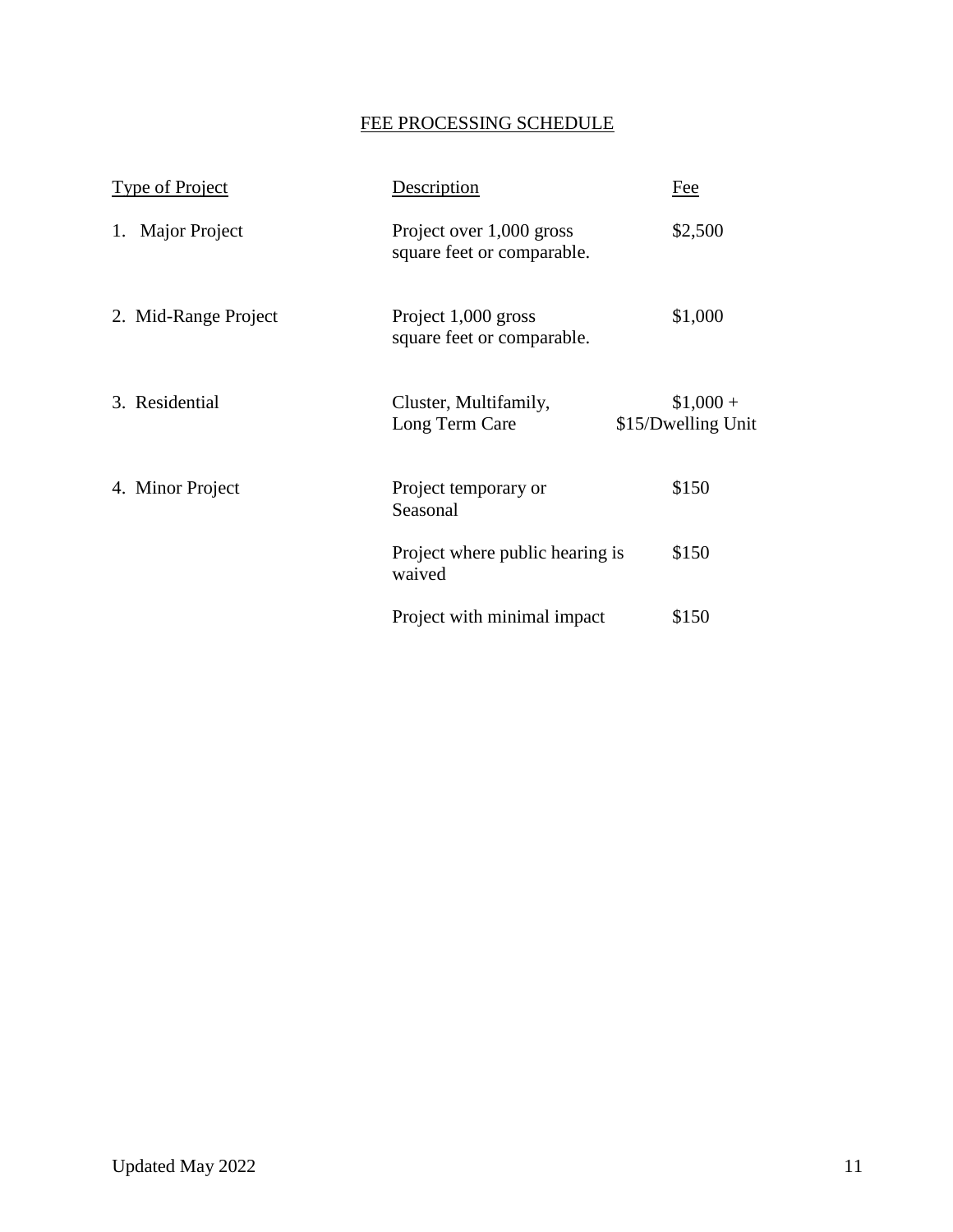## APPLICATION FOR SITE PLAN APPROVAL SPA-1

|                                                                        |                                                                                                                                                           |       | Date of Receipt at Town Planner's Office:                                                         |
|------------------------------------------------------------------------|-----------------------------------------------------------------------------------------------------------------------------------------------------------|-------|---------------------------------------------------------------------------------------------------|
|                                                                        | Telephone No:                                                                                                                                             |       |                                                                                                   |
|                                                                        | Applicant's Address:                                                                                                                                      |       |                                                                                                   |
|                                                                        | Owner or Names and Addresses (if different) including all parties with 1 % or more interest:                                                              |       |                                                                                                   |
|                                                                        |                                                                                                                                                           |       |                                                                                                   |
|                                                                        | Assessors's Map: Parcel Number: Zoning District:                                                                                                          |       |                                                                                                   |
| Project Determination:<br>(Check fee computation page for definitions) |                                                                                                                                                           |       | Major For Res. # Units                                                                            |
|                                                                        |                                                                                                                                                           | Minor | Requires subsequent<br><b>Special Permit</b>                                                      |
|                                                                        | Weston Zoning By-Law. The undersigned hereby certifies that to the best of my knowledge the<br>information on this Application and Submission is correct. |       | The undersigned hereby apply to the Planning Board for Site Plan Approval under Section XI of the |
| Date                                                                   | <b>Signature of Applicant</b>                                                                                                                             |       |                                                                                                   |
|                                                                        | <b>Endorsement of Submission</b><br>To be completed by the Town Planner                                                                                   |       |                                                                                                   |
|                                                                        | Application and fee rec'd amount of : Date of Submission:                                                                                                 |       |                                                                                                   |
|                                                                        | Endorsed Application/form SPA-1 filed with Town Clerk:___________________________                                                                         |       |                                                                                                   |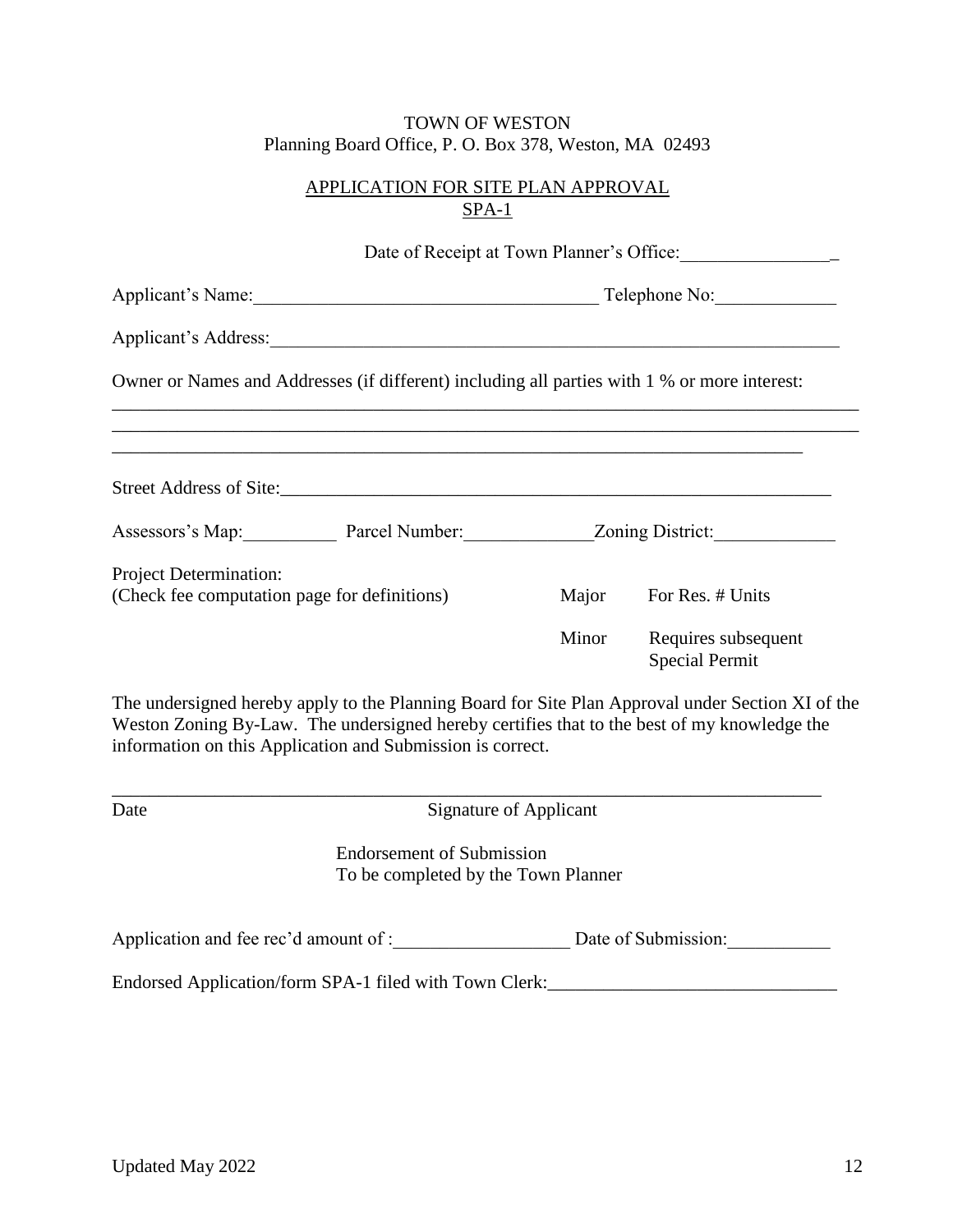### TRANSMITTAL OF SITE PLAN APPROVAL SUBMISSION

### SPA-2

Date of Submission:

Dear Board/Commission Member/Agent:\_\_\_\_\_\_\_\_\_\_\_\_\_\_\_\_\_\_\_\_\_\_\_\_\_\_\_\_\_\_\_\_\_\_\_\_\_\_\_\_\_\_

The enclosed submission for Site Plan Approval has been filed by:

Name

\_\_\_\_\_\_\_\_\_\_\_\_\_\_\_\_\_\_\_\_\_\_\_\_\_\_\_\_\_\_\_\_\_\_\_\_\_\_\_\_\_\_\_\_\_\_\_\_\_\_\_\_\_\_\_\_\_\_\_\_\_\_\_\_\_\_\_\_\_\_\_\_\_\_\_

for the property located at \_\_\_\_\_\_\_\_\_\_\_\_\_\_\_\_\_\_\_\_\_\_\_\_\_\_\_\_\_\_\_\_\_\_\_\_\_\_\_\_\_\_\_\_\_\_\_\_\_\_\_\_\_\_

Address of Property

The Planning Board welcomes any comments you may have on this proposal. They should be received by the Planning Board within 21 days of the above Date of Submission.

The Planning Board may hold a public hearing of which you will receive a notice of the exact date.

Thank you.

Very truly yours,

Weston Planning Board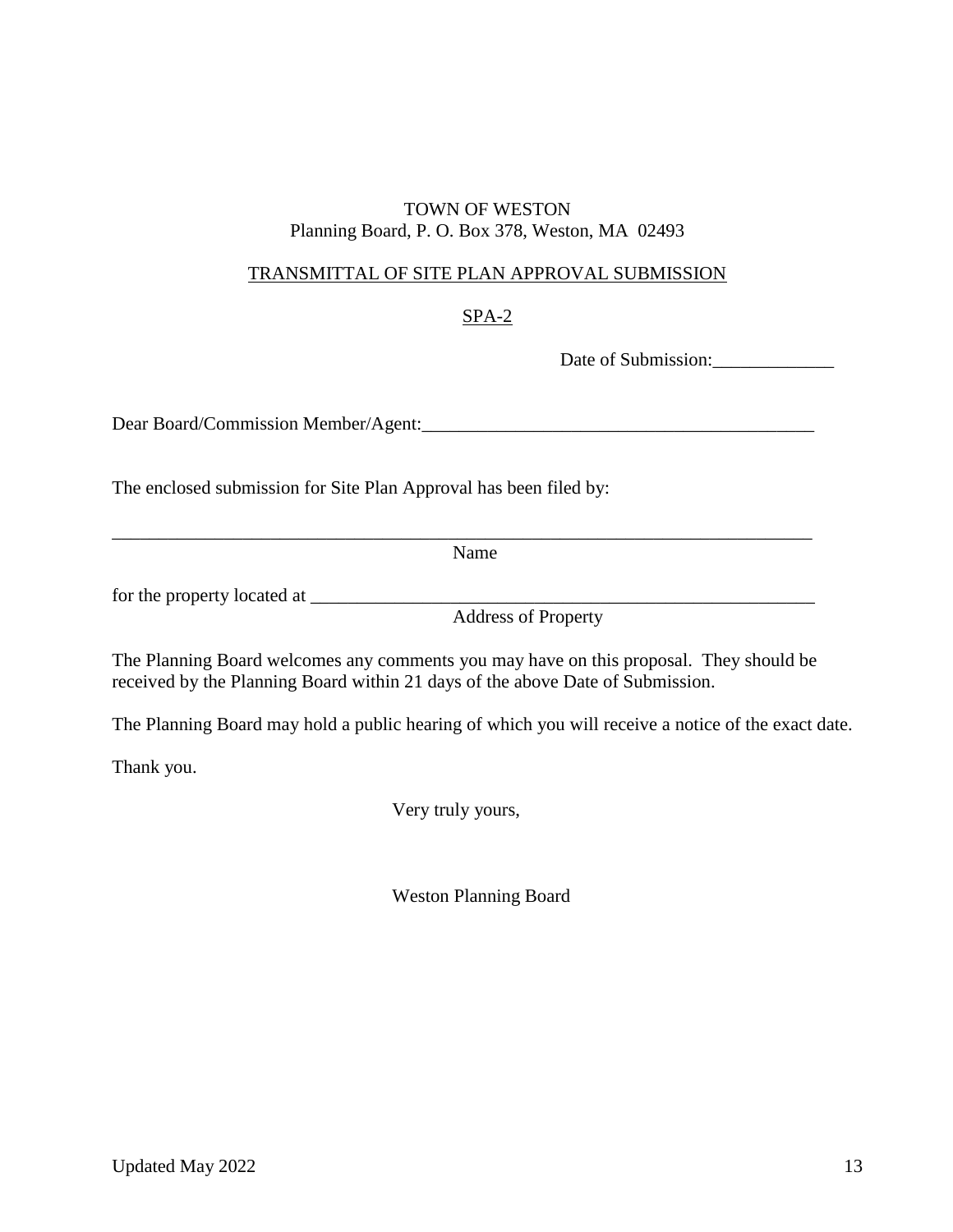### PROOF OF TRANSMITTAL

### SPA-3

\_\_\_\_\_\_\_\_\_\_\_\_\_\_\_\_\_\_\_\_\_\_\_\_\_\_\_\_\_\_\_\_\_\_\_\_\_\_\_\_\_\_\_\_\_\_\_\_\_\_\_\_\_\_\_\_\_\_\_\_\_\_\_\_\_\_\_\_\_\_\_\_\_\_\_\_\_,

A Submission for Site Plan Approval (see ZBL XI) has been filed by:

\_\_\_\_\_\_\_\_\_\_\_\_\_\_\_\_\_\_\_\_\_\_\_\_\_\_\_\_\_\_\_\_\_\_\_\_\_\_\_\_\_\_\_\_\_\_\_\_\_\_\_\_\_\_for the property located at Applicant Name

Property Address

and has been received by the following: (Please Initial and Date Below)

BOARD OF HEATH FIRE CHIEF

BOARD OF SELECTMEN POLICE CHIEF

BUILDING INSPECTOR TOWN ENGINEER

\_\_\_\_\_\_\_\_\_\_CONSERVATION COM. \_\_\_\_\_\_\_\_\_\_TREASURER\*

DPW DIRECTOR WATER DEPT.

Thank you,

Weston Planning Board

\*Pursuant to M.G.L. Chapter 40, Section 57, the applicant has no outstanding debt in excess of \$200.00 on record with the Collector as of the date signed.

Date of Submission: SPA-3 returned to the Town Planner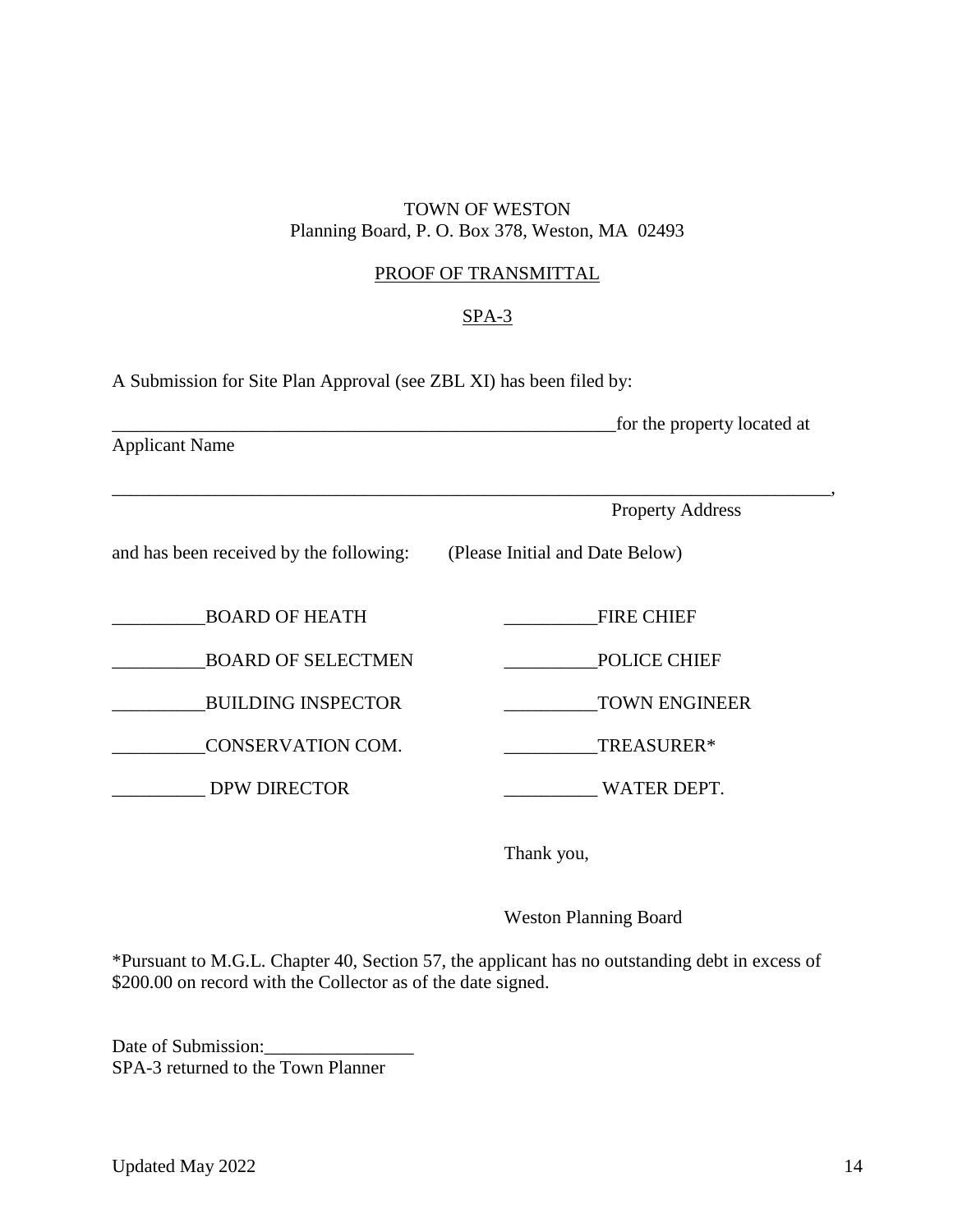## WAIVER REQUEST FORM

## SPA-4

|                                                                                                                             |     | Telephone No:  |
|-----------------------------------------------------------------------------------------------------------------------------|-----|----------------|
|                                                                                                                             |     |                |
|                                                                                                                             |     |                |
|                                                                                                                             |     |                |
| Do you request a waiver of Public Hearing?                                                                                  | Yes | N <sub>0</sub> |
| If yes, describe your proposal and any impacts it may have on the Town road, neighborhood,<br>environment or Town services. |     |                |
|                                                                                                                             |     |                |
| List all other items requested for waiver and reasons:<br>(Site sections in Zoning By-Law or Rules and Regulations)         |     |                |
|                                                                                                                             |     |                |
|                                                                                                                             |     |                |
| PLANNING BOARD ACTION ON WAIVER REQUEST:                                                                                    |     |                |
|                                                                                                                             |     |                |
|                                                                                                                             |     |                |

For Planning Board

\_\_\_\_\_\_\_\_\_\_\_\_\_\_\_\_\_\_\_\_\_\_\_\_\_

\_\_\_\_\_\_\_\_\_\_\_\_\_\_\_\_\_\_\_\_\_\_\_\_\_

Date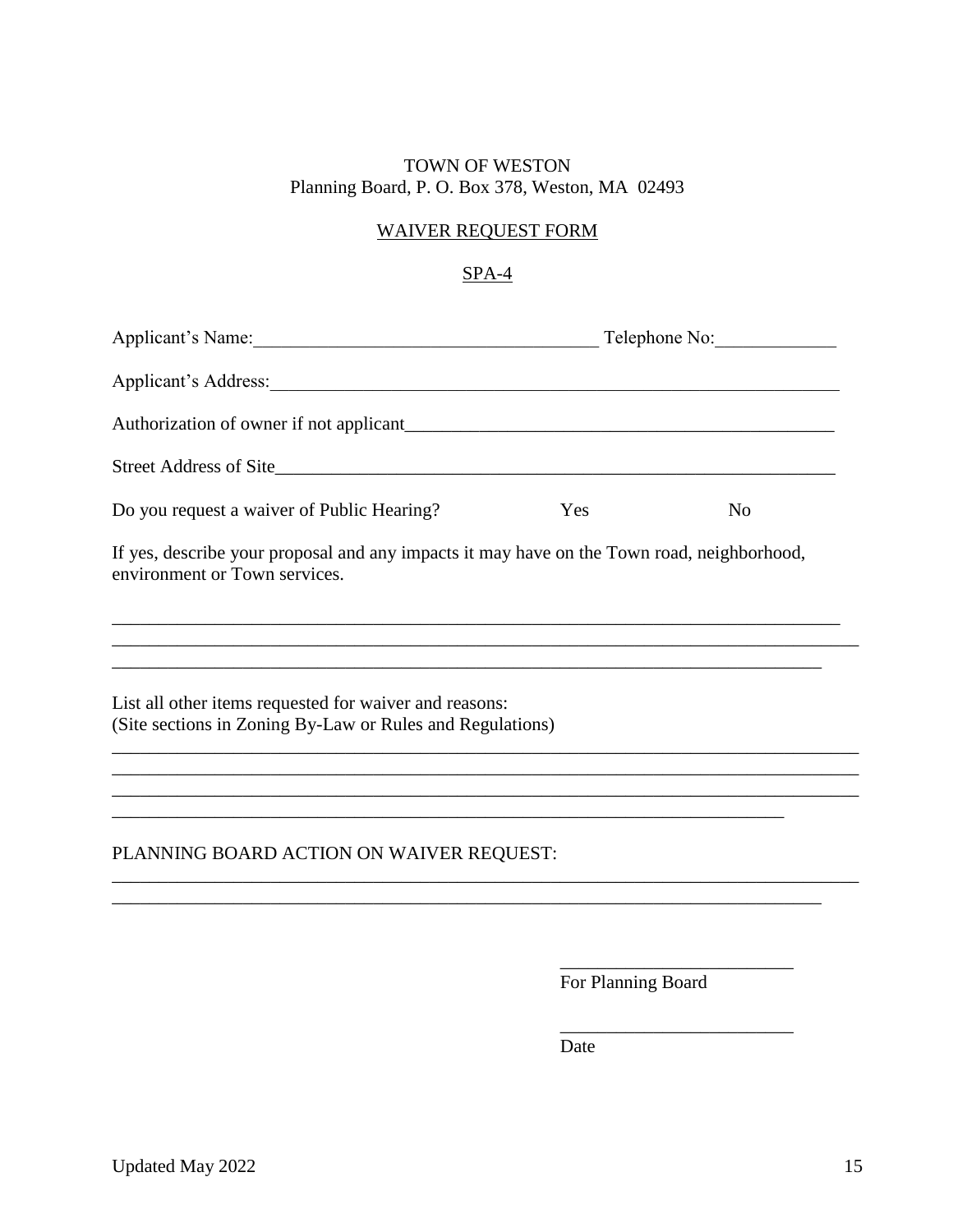### TOWN OF WESTON REQUEST FOR LIST OF CERTIFIED ABUTTERS SPA-5

It is the applicant's responsibility to determine which properties abut the subject property. In order for the Assessor to certify the names and mailing address of each property owner, we require a list of properties identified by map and lot. Please complete the following:

|                                                                                                                                                                                                                                    |                                                                                                                                                                                                                                |                  | SITE MAP & LOT: MAP_________ LOT__________      DATE____________________________                                                                                                                                               |
|------------------------------------------------------------------------------------------------------------------------------------------------------------------------------------------------------------------------------------|--------------------------------------------------------------------------------------------------------------------------------------------------------------------------------------------------------------------------------|------------------|--------------------------------------------------------------------------------------------------------------------------------------------------------------------------------------------------------------------------------|
|                                                                                                                                                                                                                                    | 1. MAP: LOT:                                                                                                                                                                                                                   | 16.MAP: _______  | LOT: $\_\_$                                                                                                                                                                                                                    |
|                                                                                                                                                                                                                                    |                                                                                                                                                                                                                                | 17.MAP: ________ | LOT: $\_\_$                                                                                                                                                                                                                    |
|                                                                                                                                                                                                                                    | 3. MAP: __________  LOT: _________                                                                                                                                                                                             | 18.MAP: _______  | LOT: $\_\_$                                                                                                                                                                                                                    |
| 4. MAP: ________                                                                                                                                                                                                                   | <b>LOT:</b>                                                                                                                                                                                                                    | 19.MAP: _______  |                                                                                                                                                                                                                                |
| 5. MAP: _______                                                                                                                                                                                                                    | LOT: _______                                                                                                                                                                                                                   | 20.MAP: ______   | LOT: _______                                                                                                                                                                                                                   |
| 6. MAP: _______                                                                                                                                                                                                                    | <b>LOT:</b>                                                                                                                                                                                                                    | 21.MAP: _______  |                                                                                                                                                                                                                                |
| 7. MAP: _______                                                                                                                                                                                                                    | LOT: _______                                                                                                                                                                                                                   | 22.MAP: _______  | LOT: _______                                                                                                                                                                                                                   |
| 8. MAP: ________                                                                                                                                                                                                                   | <b>LOT:</b> __________                                                                                                                                                                                                         | 23.MAP: _______  | LOT: _______                                                                                                                                                                                                                   |
| 9. MAP: _______                                                                                                                                                                                                                    | <b>LOT:</b>                                                                                                                                                                                                                    | 24.MAP: _______  | <b>LOT:</b>                                                                                                                                                                                                                    |
| <b>10.MAP:</b> The contract of the contract of the contract of the contract of the contract of the contract of the contract of the contract of the contract of the contract of the contract of the contract of the contract of the | LOT: the contract of the contract of the contract of the contract of the contract of the contract of the contract of the contract of the contract of the contract of the contract of the contract of the contract of the contr | 25.MAP: _______  | LOT: _______                                                                                                                                                                                                                   |
| 11.MAP: _______                                                                                                                                                                                                                    | LOT: ________                                                                                                                                                                                                                  |                  | LOT: the contract of the contract of the contract of the contract of the contract of the contract of the contract of the contract of the contract of the contract of the contract of the contract of the contract of the contr |
| 12.MAP: ______                                                                                                                                                                                                                     | LOT: ________                                                                                                                                                                                                                  | 27.MAP: ______   | LOT: ________                                                                                                                                                                                                                  |
| <b>13.MAP:</b>                                                                                                                                                                                                                     | LOT: _______                                                                                                                                                                                                                   | 28.MAP: _______  | LOT: $\_\_$                                                                                                                                                                                                                    |
| 14.MAP: _______                                                                                                                                                                                                                    |                                                                                                                                                                                                                                | 29.MAP: ______   | LOT: $\_\_$                                                                                                                                                                                                                    |
| 15.MAP: _______                                                                                                                                                                                                                    |                                                                                                                                                                                                                                | 30.MAP: _______  | LOT: $\_\_$                                                                                                                                                                                                                    |

#### **PLANNING BOARD WITHIN 300 FEET OF THE PROPERTY LINE OF THE SITE AS THEY APPEAR ON THE MOST RECENT TAX LIST.**

Planning Boards of Lincoln, Natick, Newton, Waltham, Wayland and Wellesley will be included.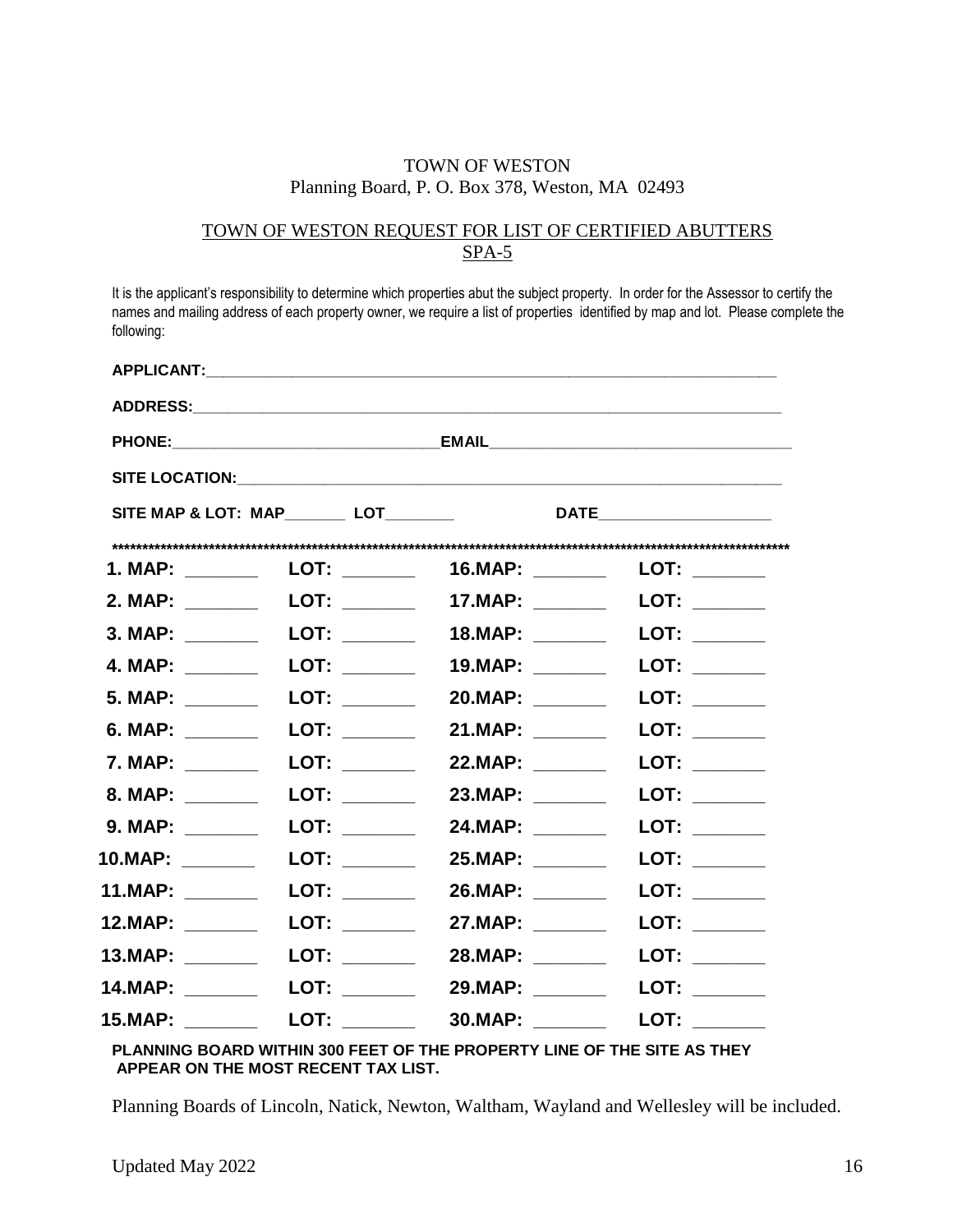## EXTENSION AGREEMENT FORM – HEARING

## SPA-6

Date:\_\_\_\_\_\_\_\_\_\_\_\_\_\_\_\_\_\_\_\_\_\_

| Applicant's Name                                                                       |                        |                 | and the Weston Planning Board, acting on a Submission |
|----------------------------------------------------------------------------------------|------------------------|-----------------|-------------------------------------------------------|
| for Site Plan Approval for the property located at_______________________________      | <b>Address of Site</b> |                 |                                                       |
| Agree to extend the Public Hearing period from __________________________________      | Date                   |                 | $\mathsf{to}$<br>Date                                 |
| This extension becomes effective when filed by the Planning Board with the Town Clerk. |                        |                 |                                                       |
|                                                                                        |                        |                 |                                                       |
| Signed                                                                                 |                        | (for Applicant) |                                                       |
| Signed                                                                                 |                        | (for Board)     |                                                       |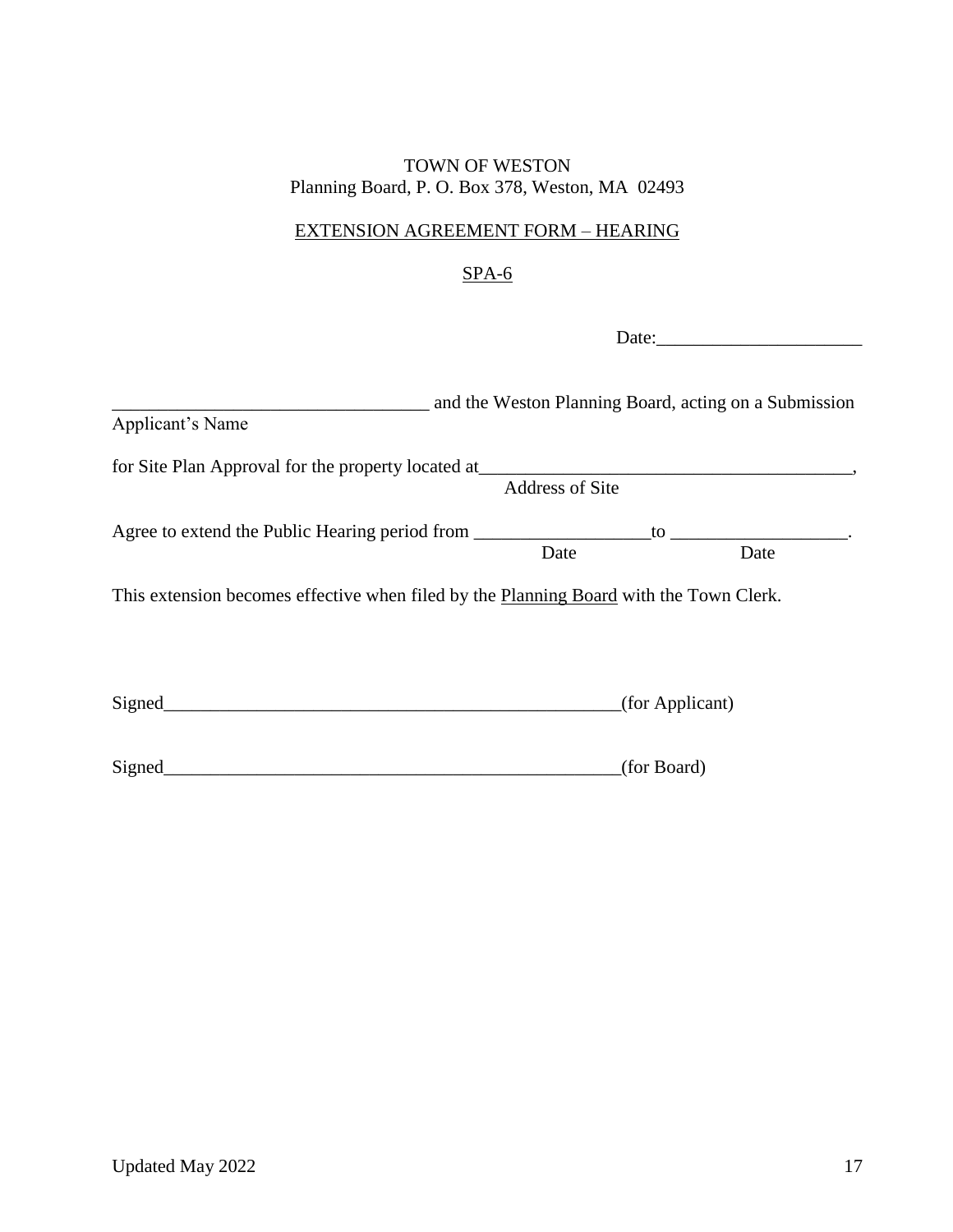## EXTENSION AGREEMENT FORM – DECISION

## SPA-7

| The Weston Planning Board and <u>Applicant's Name</u>                                              |                    |
|----------------------------------------------------------------------------------------------------|--------------------|
|                                                                                                    |                    |
| have agreed to extend deliberations on a Site Plan Approval Submission for the property located on |                    |
| Address of Site                                                                                    |                    |
| beyond the regulatory review period.                                                               |                    |
| Final action on the Submission will be made by _________________________________                   | Date               |
|                                                                                                    |                    |
| for Applicant                                                                                      | for Planning Board |
| This extension becomes effective when filed by the Planning Board with the Town Clerk.             |                    |
|                                                                                                    | (for Applicant)    |
| Signed                                                                                             | (for Board)        |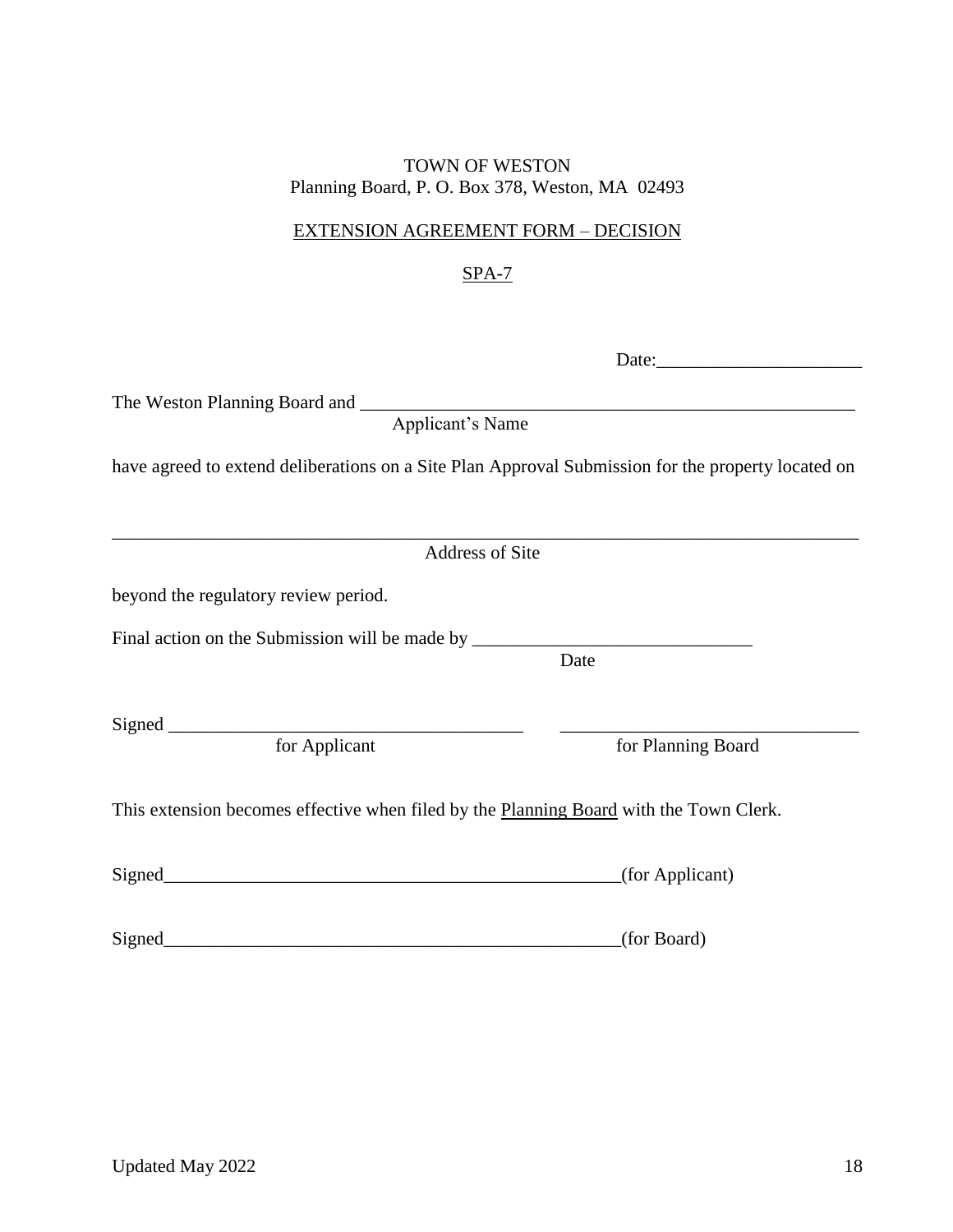### SITE WALK NOTIFICATION NOTICE

## SPA-8

The Weston Planning Board will hold a site walk on a parcel of land located at

Street Address Date of Walk

 $_{\rm on}$   $_{\rm on}$   $_{\rm on}$   $_{\rm on}$   $_{\rm on}$   $_{\rm on}$   $_{\rm on}$   $_{\rm on}$   $_{\rm on}$   $_{\rm on}$   $_{\rm on}$   $_{\rm on}$   $_{\rm on}$   $_{\rm on}$   $_{\rm on}$   $_{\rm on}$   $_{\rm on}$   $_{\rm on}$   $_{\rm on}$   $_{\rm on}$   $_{\rm on}$   $_{\rm on}$   $_{\rm on}$   $_{\rm on}$   $_{\rm on}$   $_{\rm on}$   $_{\rm on}$   $_{\rm on$ 

at \_\_\_\_\_\_\_\_\_\_\_\_\_\_\_\_\_\_ concerning an Application for Site Plan Approval submitted by Time of Walk

Name of Applicant Name of Owner(s)

 $\_$  and owned by  $\_$ 

A brief description of the proposal is:

The public is invited to attend the site walk and the Public Hearing.